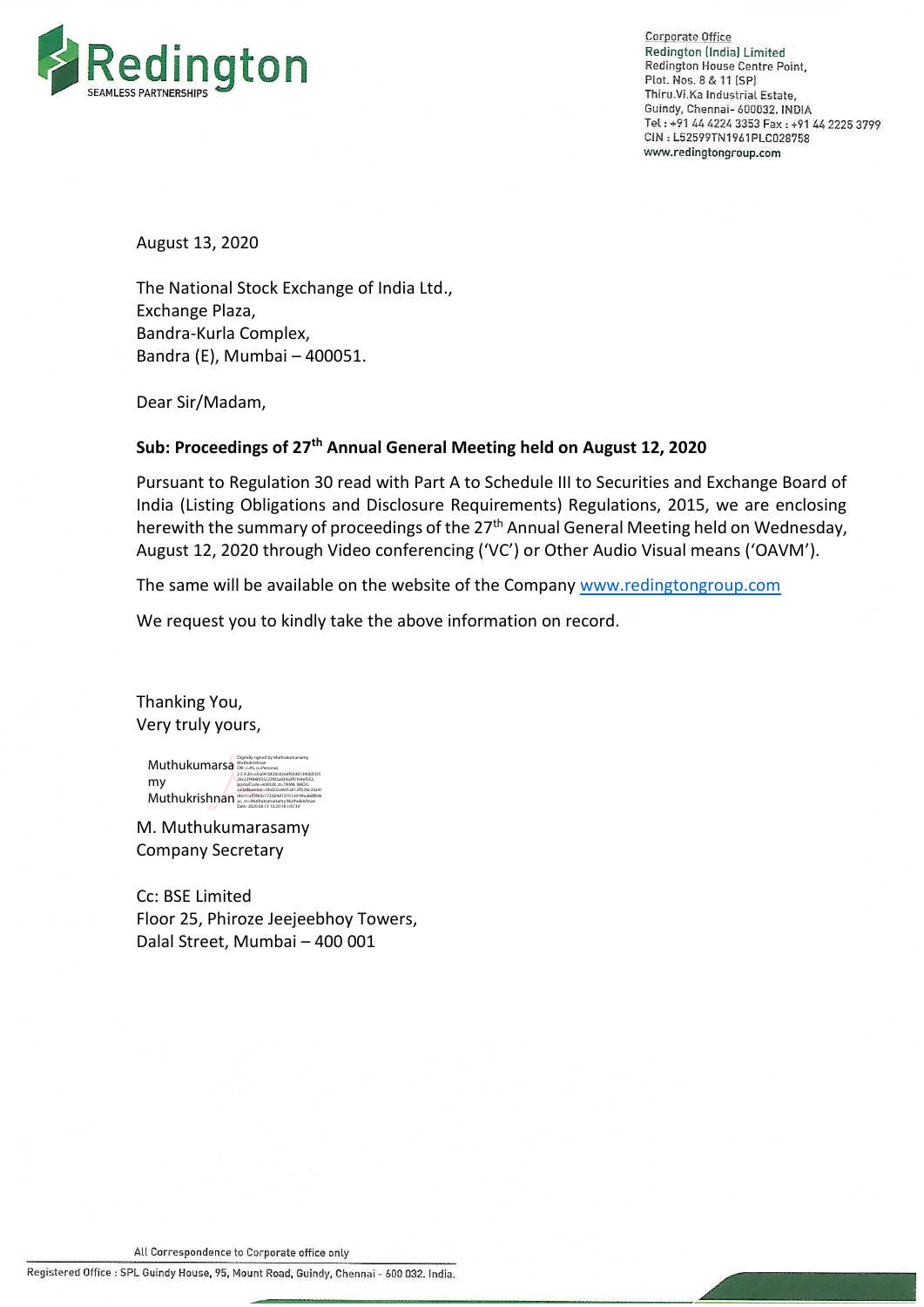

Corporate Office Redington (India) Limited Redington House Centre Point, Plot. Nos. 8 & 11 (SP) Thiru.Vi.Ka Industrial Estate, Guindy, Chennai- 600032. INDIA Tel: +91 44 4224 3353 Fax: +91 44 2225 3799 CIN: L52599TN1961PLC028758 www.redingtongroup.com

#### **Summary of proceedings at the 27th Annual General Meeting**

The 27<sup>th</sup> Annual General Meeting (AGM) of the members of Redington (India) Limited ('the Company') was held on Wednesday, August 12, 2020 through Video Conference ('VC')/Other Audio Visual Means ('OAVM'). The meeting was held in compliance with the General Circular numbers 20/2020, 14/2020, 17/2020 issued by the Ministry of Corporate Affairs (MCA) and Circular number SEBI/HO/CFD/CMD1/CIR/P/2020/79 issued by the Securities and Exchange Board of India (SEBI) and as per the applicable provisions of the Companies Act, 2013 and the Rules made thereunder.

## **Directors and Key Managerial Personnel present through Video Conferencing:**

Prof. J. Ramachandran – Independent Director, Chairman of the Board (from *Bangalore, India*)

Mr. Tu, Shu-Chuyan – Non-executive Nominee Director (from *Taiwan*)

Mr. Udai Dhawan – Non-executive Nominee Director (from *New Delhi, India*)

Mr. B. Ramaratnam – Independent Director and Chairman of Audit Committee and Stakeholders' Relationship Committee (from *Bangalore, India*)

Mr. V.S. Hariharan – Independent Director and Chairman of Nomination and Remuneration Committee and Corporate Social Responsibility Committee (from *Singapore*)

Mr. Keith WF Bradley – Independent Director and Chairman of Risk Management Committee (from *Philippines*)

Ms. Anita P Belani – Independent Director (from *Mumbai, India*)

Mr. Raj Shankar – Managing Director (from *Singapore*)

Mr. S. V. Krishnan – Whole time Director and Chief Financial Officer (from *Redington Corporate Office, Chennai*)

Mr. M. Muthukumarasamy – Company Secretary and Compliance Officer (from *Redington Corporate Office, Chennai)*

## **Management Team present through Video Conferencing:**

Mr. P. S. Neogi – Chief of Staff (from Redington *Corporate Office, Chennai)*

Mr. Ramesh Natarajan – Chief Executive Officer – India Distribution Business (from Redington *Corporate Office, Chennai)*

#### **Other Representatives present through Video Conferencing:**

Mr. Sethuraman – Partner, M/s. BSR & Co. LLP - Statutory Auditor (from *Chennai, India*)

CS R. Bhuvana – Secretarial Auditor/Scrutinizer (from *Chennai, India*)

Registered Office : SPL Guindy House, 95, Mount Road, Guindy, Chennai - 600 032. India.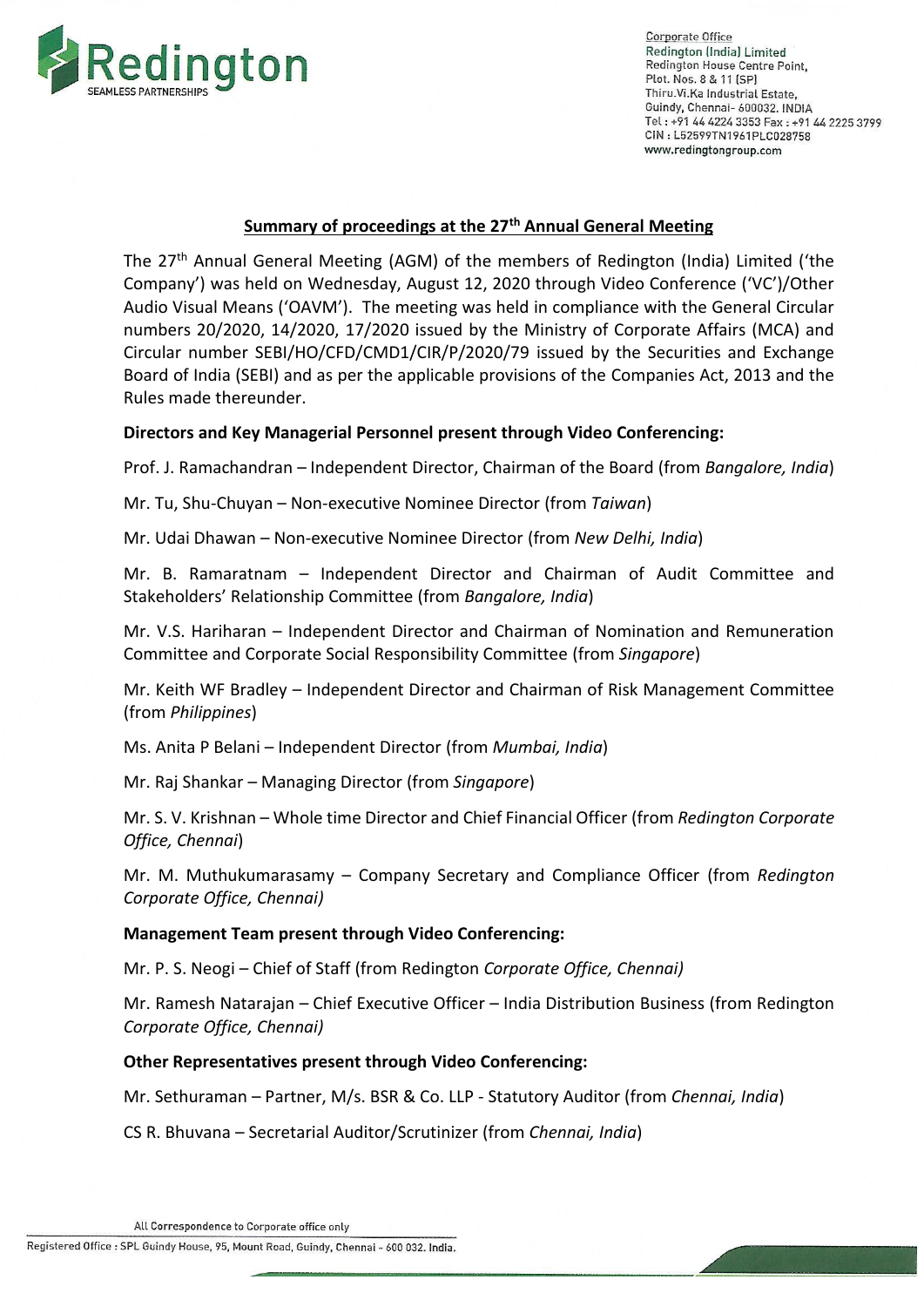

Cornorate Office Redington (India) Limited Redington House Centre Point. Plot. Nos. 8 & 11 (SP) Thiru. Vi. Ka Industrial Estate, Guindy, Chennai- 600032. INDIA Tel: +91 44 4224 3353 Fax: +91 44 2225 3799 CIN: L52599TN1961PLC028758 www.redingtongroup.com

Prof. J. Ramachandran chaired the meeting. He introduced himself and welcomed everyone to the Meeting. He informed that Annual General Meeting is being held through video conference in accordance with the circular issued by the Ministry of Corporate Affairs and SEBI. He requested the Directors and Key Managerial Personnel to introduce themselves. The Chairman informed the members that Ms. Chen, Yi-Ju, Non-executive Nominee Director, could not attend the meeting due to her prior commitments. The requisite quorum being present, he called the meeting to order.

The Company Secretary informed that all the documents required as per the statutory provisions have been made available for inspection electronically. He further informed that remote e‐voting facility was provided to all the persons who were members as on August 5, 2020, being the cut-off date to vote on all the resolutions set out in the notice of AGM. He further clarified that members who have not cast their votes through remote e voting and who are participating in this meeting would have an opportunity to cast their votes during the meeting and 30 minutes after the AGM, through the e-voting system provided by NSDL. He also gave the helpline number for resolving any technical difficulty.

Thereafter, the Chairman delivered his speech which inter-alia included highlights from the performance of the Company during FY 2019-20, significant events happened and an insight into future outlook. The Company Secretary provided the summary of Statutory Auditors' and Secretarial Auditor's Report for the financial year ended March 31, 2020. With the permission of the members, the Chairman considered the Notice of the AGM as read.

| <b>Item</b><br>No. | <b>Resolution</b>                                                                  | Type of<br><b>Resolution</b> |
|--------------------|------------------------------------------------------------------------------------|------------------------------|
| 1.                 | Adoption of Standalone Financial Statements for the year ended<br>March 31, 2020   | Ordinary                     |
| 2.                 | Adoption of Consolidated Financial Statements for the year<br>ended March 31, 2020 | Ordinary                     |
| 3.                 | Re-appointment of Mr. Tu, Shu-Chyuan (DIN: 02336015), who<br>retires by rotation   | Ordinary                     |
| 4.                 | Re-appointment of Ms. Chen, Yi-Ju (DIN: 08031113), who retires<br>by rotation      | Ordinary                     |
| 5.                 | Appointment of Branch Auditor                                                      | Ordinary                     |
| 6.                 | Payment of Remuneration to Non-Executive Directors                                 | Ordinary                     |

The following items of business as per the notice of the AGM were transacted at the meeting.

Registered Office : SPL Guindy House, 95, Mount Road, Guindy, Chennai - 600 032. India.